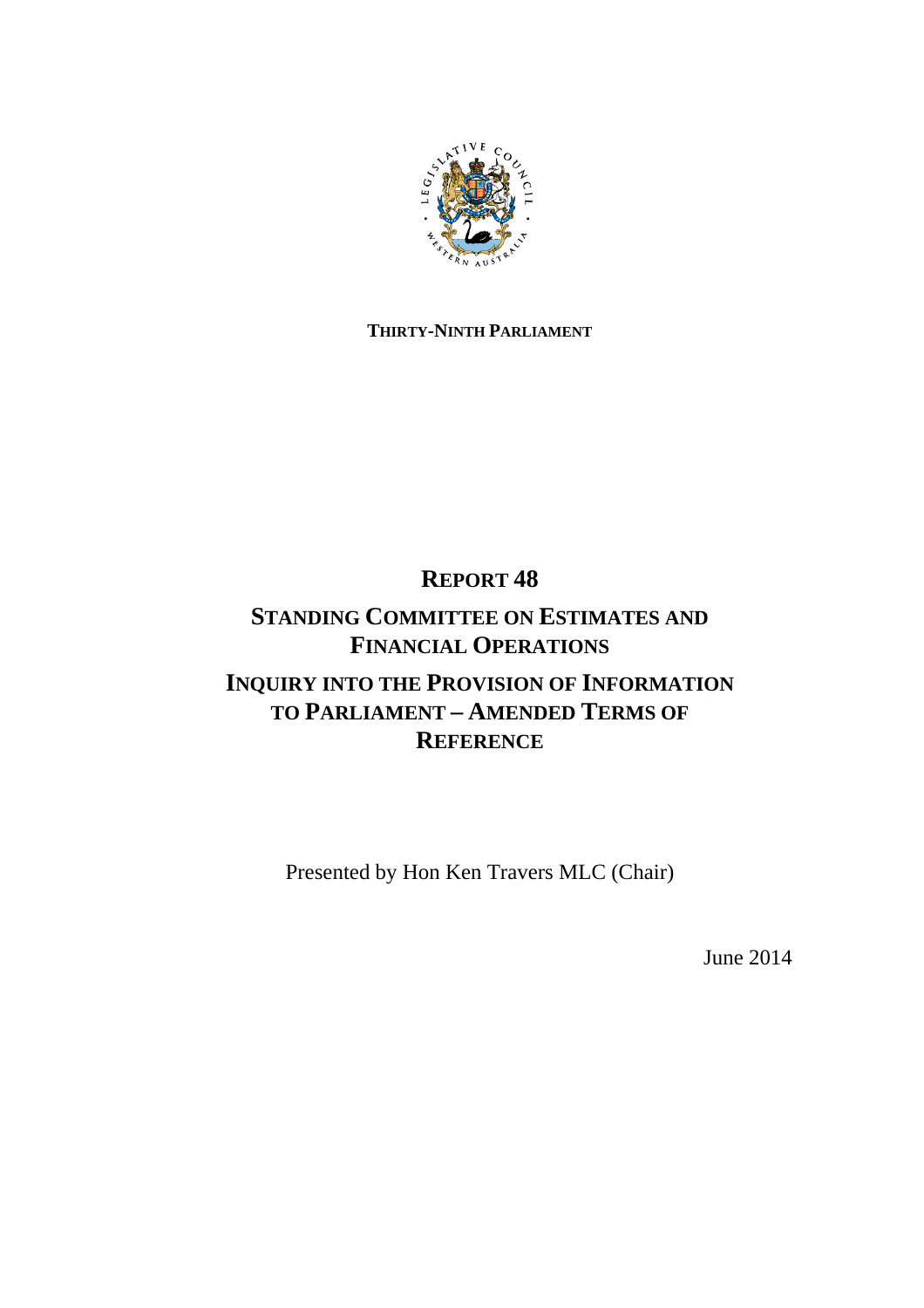## **STANDING COMMITTEE ON ESTIMATES AND FINANCIAL OPERATIONS**

#### **Date first appointed:**

30 June 2005

### **Terms of Reference:**

The following is an extract from Schedule 1 of the Legislative Council Standing Orders:

### "**3. Standing Committee on Estimates and Financial Operations**

- 3.1 An *Estimates and Financial Operations Committee* is established.
- 3.2 The Committee consists of 5 Members, 3 of whom shall be non-government Members.
- 3.3 The functions of the Committee are to
	- (a) consider and report on
		- (i) the estimates of expenditure laid before the Council each year;
		- (ii) any matter relating to the financial administration of the State; and
		- (iii) any bill or other matter relating to the foregoing functions referred by the Council;

and

(b) consult regularly with the Auditor General."

### **Members as at the time of this inquiry:**

| Hon Ken Travers MLC (Chair) | Hon Peter Katsambanis MLC (Deputy Chair) |
|-----------------------------|------------------------------------------|
| Hon Martin Aldridge MLC     | Hon Alanna Clohesy MLC                   |
| Hon Rick Mazza MLC          |                                          |

#### **Staff as at the time of this inquiry:**

| Andrew Hawkes (Advisory Officer) | Kate McConigley (Advisory Officer) |
|----------------------------------|------------------------------------|
| Hannah Moore (Committee Clerk)   |                                    |

#### **Address:**

Parliament House, Perth WA 6000, Telephone (08) 9222 7222 lcco@parliament.wa.gov.au Website: http://www.parliament.wa.gov.au

**ISBN 1 978-1-922047-84-7**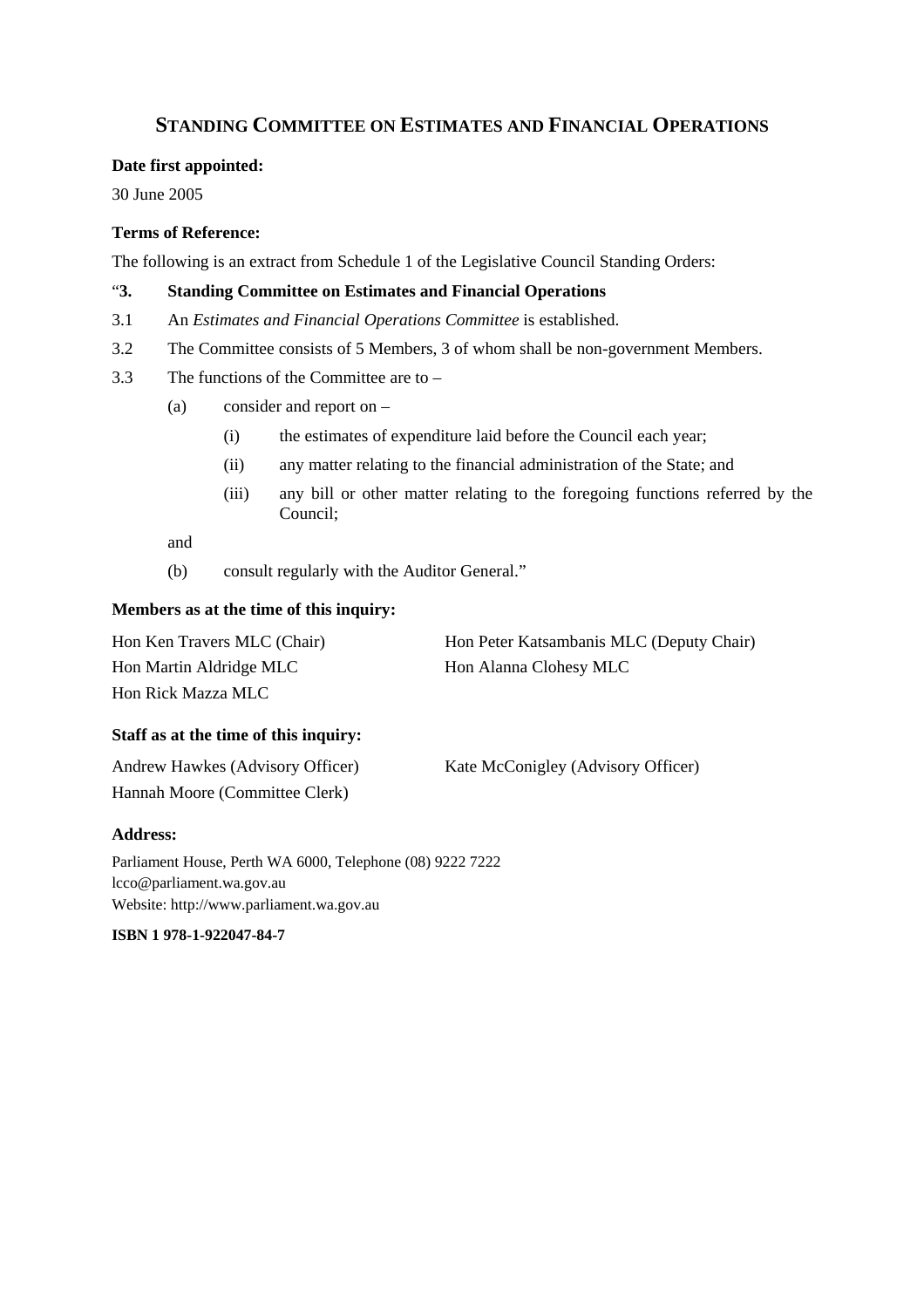#### **REPORT OF THE STANDING COMMITTEE ON ESTIMATES AND FINANCIAL OPERATIONS**

#### **REPORT 48: INQUIRY INTO THE PROVISION OF INFORMATION TO PARLIAMENT – AMENDED TERMS OF REFERENCE**

#### **1 BACKGROUND**

### **Report 44**

- 1.1 On 10 April 2014, the Standing Committee on Estimates and Financial Operations (the Committee) advised the Legislative Council of an "Inquiry into the Provision of Information to Parliament – Terms of Reference", under Standing Order 179, by means of Report 44 of the Committee.
- 1.2 In the course of its deliberations, the Committee has determined to clarify the Terms of Reference previously advised for this Inquiry.

#### **2 REFERENCE AND PROCEDURE**

#### **Inquiry pursuant to Standing Order 179**

- 2.1 At a regularly constituted meeting of the Committee held on 26 June 2014, it was resolved that the Terms of Reference reported to the Legislative Council in Report 44 of the Committee tabled on 10 April 2014 be amended.
- 2.2 The Committee was appointed by the Legislative Council with the following functions as provided under the Standing Terms of Reference:
	- *3.3 The functions of the Committee are to* 
		- *(a) consider and report on* 
			- *(i) the estimates of expenditure laid before the Council each year;*
			- *(ii) any matter relating to the financial administration of the State; and*
			- *(iii) any bill or other matter relating to the foregoing functions referred by the Council;*

*and* 

- *(b) consult regularly with the Auditor General."*
- 2.3 The Committee notes that section 82 of the *Financial Management Act 2006* provides as follows:

### *82. Ministerial decisions not to give Parliament certain information about agency to be reported to Parliament etc.*

- *(1) If the Minister decides that it is reasonable and appropriate not to provide to Parliament certain information concerning any conduct or operation of an agency, then within 14 days after making the decision the Minister is to cause written notice of the decision —* 
	- *(a) to be laid before each House of Parliament or dealt with under section 83; and*
	- *(b) to be given to the Auditor General.*